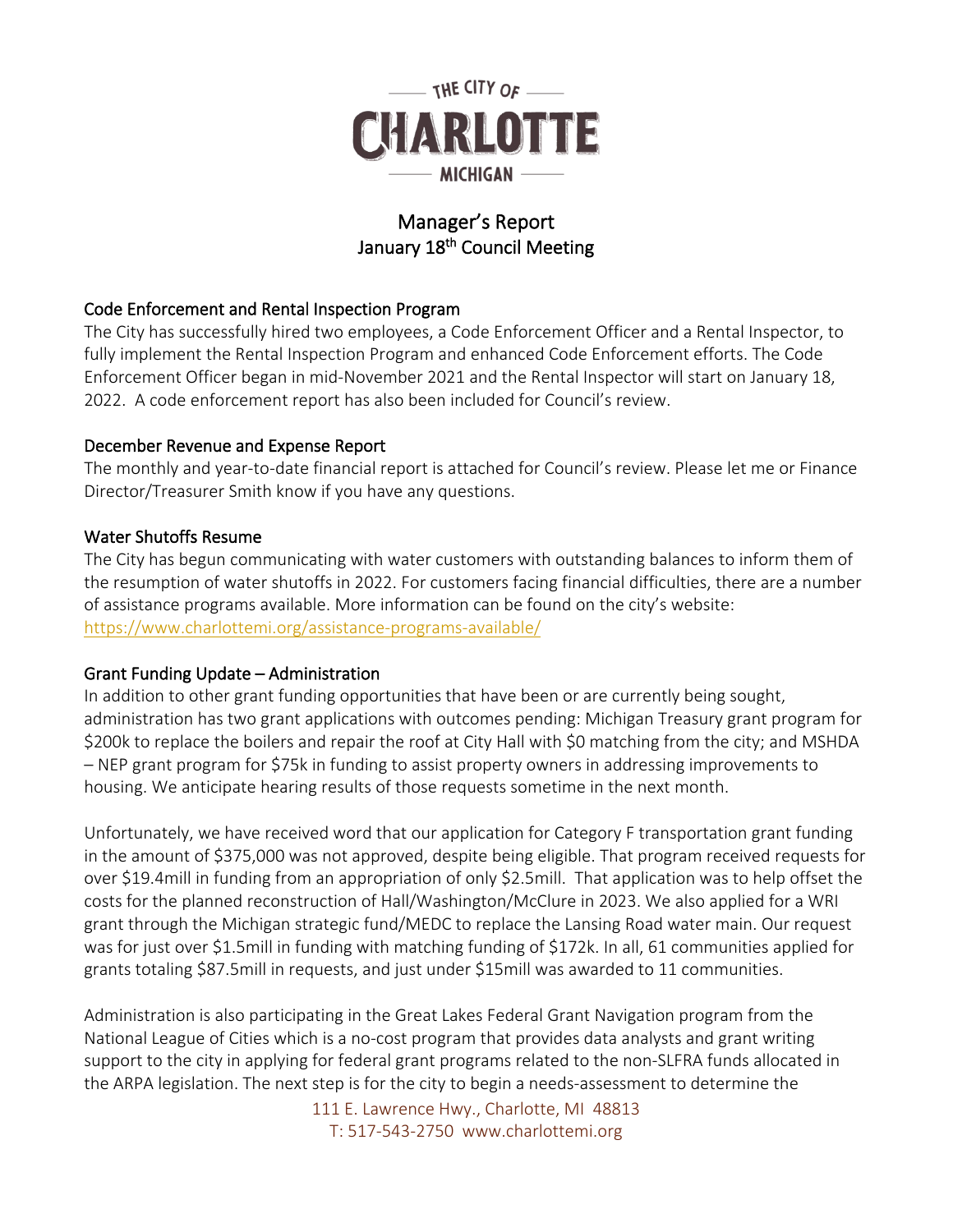appropriate funding sources for which we may be eligible as determined by the projects and programs we are planning for the city.

Administration continues to make regular contact with representatives from various state and federal agencies about potential grant funding opportunities. There are a variety of funding programs that exist, with varying levels of competitiveness and priorities for funding. Almost every program requires some level of matching dollars to be allocated from the city. As an example, one grant program soon to be available through MEDC is the Public Gathering Spaces Initiative which utilizes CDBG funding for improvements to new or existing community spaces. This would be to fund projects to improve accessibility and use in parks, downtowns, and other public gathering areas. Examples include playground equipment, public restrooms, pavilions/benches/tables, ADA accessibility improvements, and improvements to make spaces available in all seasons. Applications and additional information, including submittal deadlines, are expected to be available soon, with available funding between \$200,000-\$1mill and minimum matching funds of 10%. This means the city would need to allocate \$20- 100k for any such initiative, and may want to consider higher matching amounts to be competitive. We are in-process of reviewing the available program guidelines to determine if there are any projects that may fit in with the program guidelines.

There are department-specific grant programs, such as transportation grants, water and sewer infrastructure grants, or public safety grants, that are always being sought out by the various administrative staff/department heads. On such example City Council may recall is that in 2021 the city received a drinking water asset management grant from EGLE to help offset the costs of lead service line identification as required by the state. We will continue to update Council of available grant opportunities that align with the city's priorities for future investment in the community.

#### ARPA Update

On January 6th, the US Treasury issued the final rule implementing the Coronavirus State and Local Fiscal Recovery Funds program under the American Rescue Plan Act. This is the program that provided for direct funding to the local units of government in response to the COVID-19 pandemic. The final rule takes effect on April 1, 2022 but the Treasury has announced that recipients may take actions and use funds consistent with the final rule prior to that date.

The most significant change from the interim rule that will affect the City of Charlotte is the expansion of the opportunity to use these funds for general government services. The interim rule required the city to complete a complex revenue reduction calculation to determine what portion of the allocation could be used for replacing lost revenues to fund general governmental operations. The final rule provides for a blanket allowance up to \$10mill to be used as replacement revenue or the option to use of the formula. Since the City received less than \$1mill total, we would be eligible to allocate all of the remaining unallocated funding for general government services. As detailed on page 11 of the summary document provided, government services are broadly defined to generally include any service traditionally provided by a government, unless Treasury has stated otherwise. Additionally, the final rule